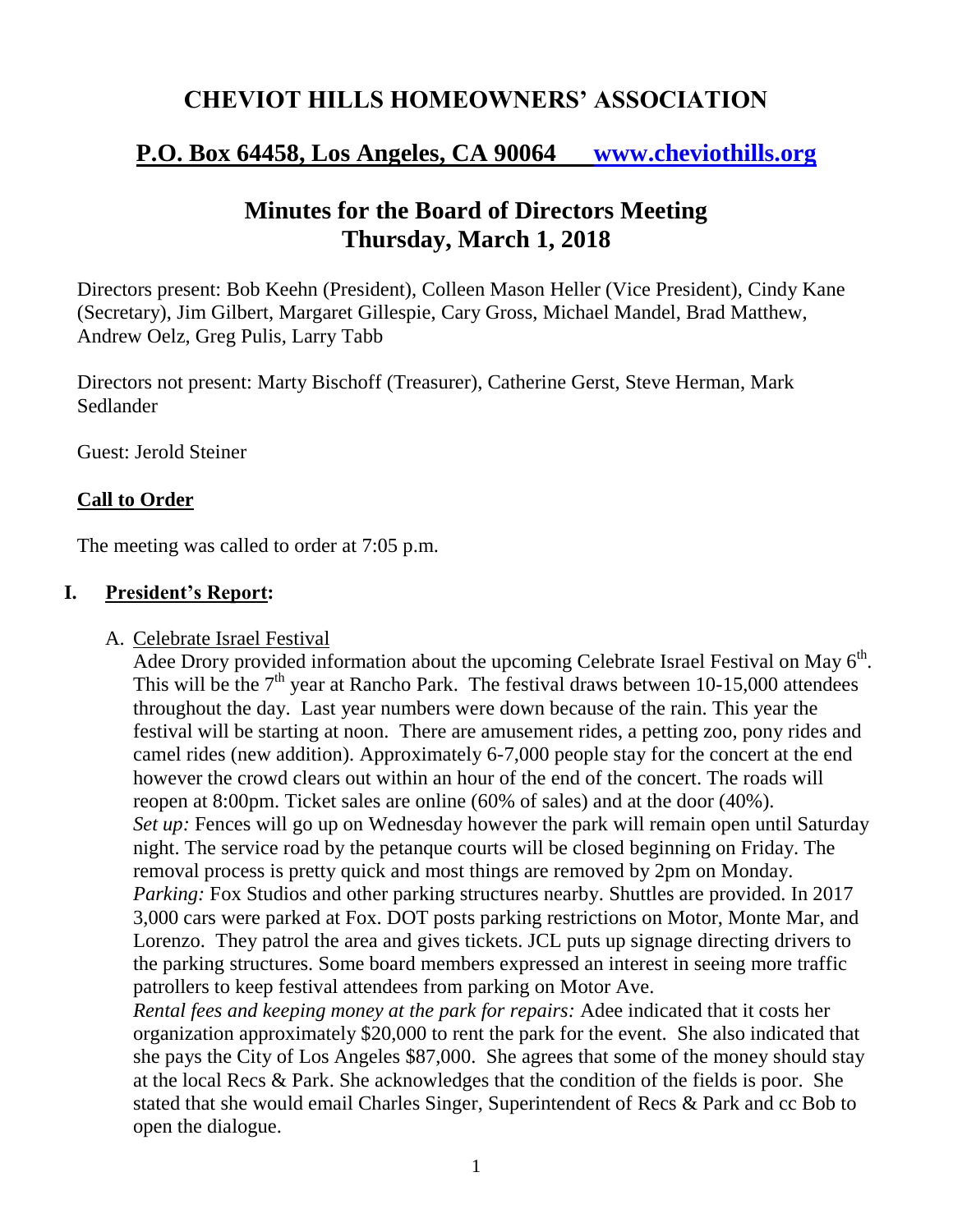### B. Review/Approval of Minutes

The minutes for the February meeting were approved.

### C. Gregg Spiegelman agenda items - follow-up

-Bob provided a follow-up to the LAFD Station 92 request to dedicate a plaque in memory of firefighter Kelly Wong. In order to place a plaque at the base of a tree, the city requires that the homeowner apply to the Bureau of Engineering. The particular tree that Captain Cooper inquired about may not be the best tree as that homeowner may not follow through with the application process. Bob is going to research other trees on the block planted that day.

-Pico Beautification – In February Gregg Spiegelman inquired about repairing a sidewalk on Prosser near Pico with Pico Beautification funds. Colleen indicated that there are no discretionary funds available in the pre-programmed Pico Beautification grant from Metro. It was noted that CHHOA participates in two programs to provide perpetual annual funding for local agencies. Both the California Community Fund and Friends Of West LA (FOWLA) distribute money earmarked for schools, parks, libraries, police and fire.

#### D. Cheviot Zoning update, CD5 survey

The city council vote on zoning was supposed to take place on 2/16. Councilman Koretz requested a three-week continuance to accommodate meeting requests on this subject matter.

#### E. APS Status/NDA

Bob previously circulated an electronic draft to the board for comments. The NDA was approved by the board.

## F. Bylaws revision update

Board members received an electronic copy incorporating both Margaret and Andrew's suggested edits/comments. A considerable amount of time was devoted to discussion on the proposed changes. The final markup will be posted 30 days before the annual meeting.

#### G. Cheviot Hills Park

Steve sent an email expressing interest in what the Celebrate Israel Festival commitment will be going forward. He would like to see a commitment to a park improvement fund.

## H. Neighborhood comments from dues envelopes

Bob distributed four comments submitted via the dues envelope. One comment addressed the condition of the original concrete street. Asphalt has been used to repair the road however this has created hazards. It is very likely that due to the cost of repairs this road will not be repaired by the city. The other three comments were related to traffic. Unfortunately WAZE uses real-time data to divert cars onto our neighborhood streets.